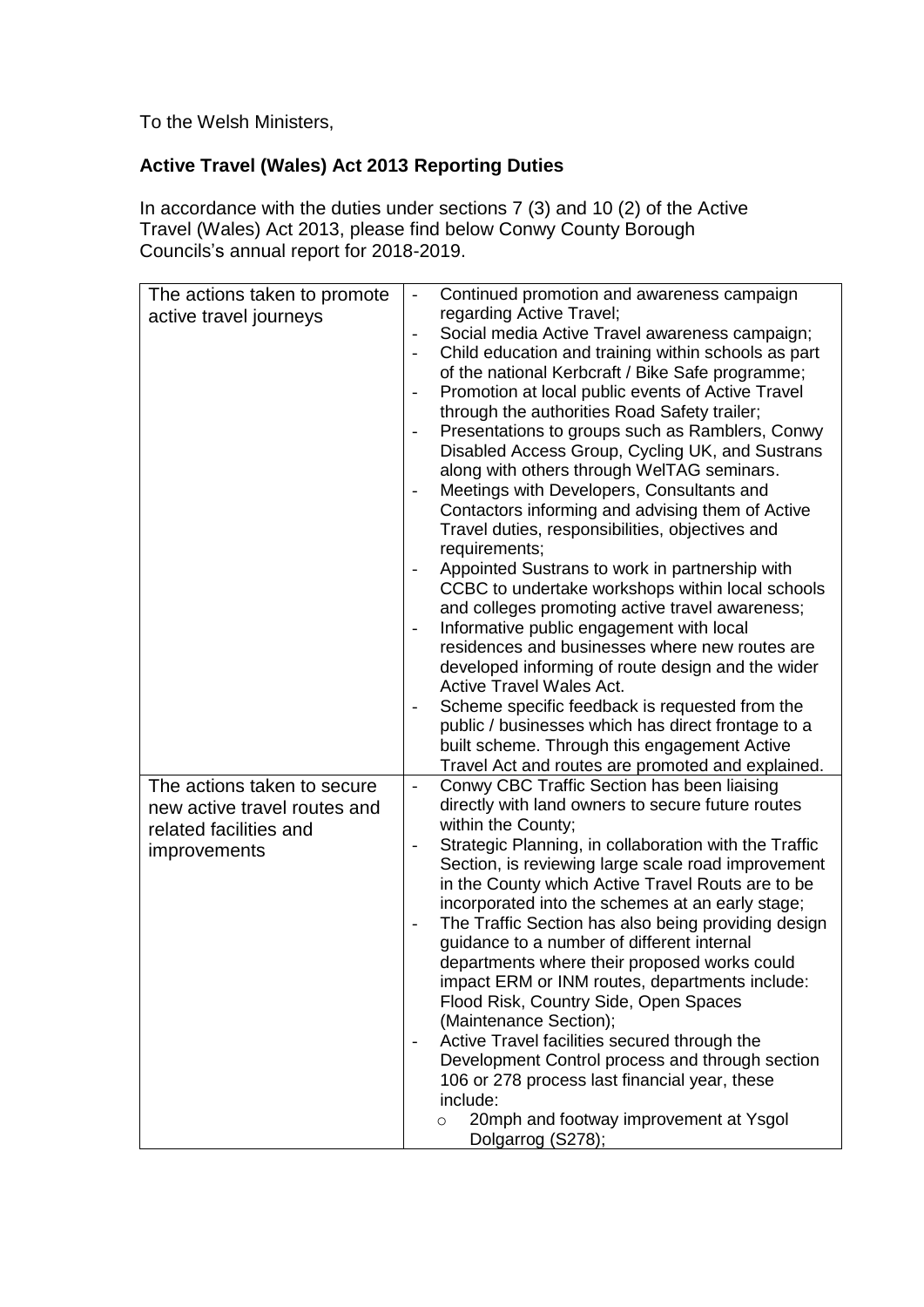|                                                                                          | $\circ$        | Funds towards improvements from Dolgarrog<br>Train Station and the Village via Surf                                                                          |
|------------------------------------------------------------------------------------------|----------------|--------------------------------------------------------------------------------------------------------------------------------------------------------------|
|                                                                                          |                | Snowdonia £20k (S106);                                                                                                                                       |
|                                                                                          | $\circ$        | Lidl Development Llandudno Junction - Cycle<br>route improvements through S278 agreement<br>(site works due 2020);                                           |
|                                                                                          | $\circ$        | Abergele Development S278: scheme to<br>provide shared route from development towards                                                                        |
|                                                                                          | $\circ$        | Abergele;<br>£85k secured for Active Travel Improvements<br>through Marl Lane Developments (S106) along<br>with S278 works along frontage of<br>development; |
|                                                                                          | $\circ$        | Active Travel Improvements to connect Llys<br>Marl Development with local network (S278);                                                                    |
|                                                                                          | $\circ$        | Highway Safety improvements on Sychanant<br>Pass road to provide continuous walking route;                                                                   |
|                                                                                          | $\circ$        | Active Travel Improvements along Llanfair<br>Road Abergele along with £18k S106;                                                                             |
|                                                                                          | $\circ$        | Uncontrolled crossings in Llanrwst through                                                                                                                   |
|                                                                                          |                | S278 Agreement;<br>Cross-County border working group between DCC,                                                                                            |
|                                                                                          |                | CCBC and Network Rail to negotiate new route                                                                                                                 |
|                                                                                          |                | over disused railway bridge (Foryd) over Afon<br>Clwyd (IKBC1) on-going;                                                                                     |
| Costs incurred for new active                                                            | $\overline{a}$ | Foryd Rd / St Asaph Avenue, Kinmel Bay (Circa                                                                                                                |
| travel routes and facilities and<br>improvements of existing<br>active travel routes and |                | £300k N.B. this cost is an estimate due to being<br>constructed as part of a larger scheme) [IKBC11,<br>KWR4, KCR4, TWR4, 1                                  |
| related facilities carried out in<br>the preceding full financial<br>year                | $\overline{a}$ | A546 Maesdu Ave: Off Road Cycle Facilities<br>(£266,791.32) [IDC1]                                                                                           |
|                                                                                          |                | Colwyn Bay Promenade (ICBC3) (costs yet to be<br>determined).                                                                                                |

In addition to the above (optional):

| Indicative spending for new<br>active travel routes and<br>facilities and improvements of<br>existing active travel routes<br>and related facilities funded<br>or part funded by third<br>parties. | No part funded schemes were constructed during the<br>last financial year. Conwy CBC did however secure<br>fully funded third party schemes though new<br>development, the costs of these are unknown at this<br>point in time. These schemes are included in the below<br>section for new routes. |
|----------------------------------------------------------------------------------------------------------------------------------------------------------------------------------------------------|----------------------------------------------------------------------------------------------------------------------------------------------------------------------------------------------------------------------------------------------------------------------------------------------------|
| Length of new routes:<br>Walking<br>Cycling<br><b>Shared Use</b>                                                                                                                                   | 915m Cycle lanes on A547 between Hen Colwyn &<br>Llanddulas:<br>232m Marl Drive Shared Use (Llys Marl<br>development);<br>15m Sychnant Pass Walking (Oakwood<br>$\overline{\phantom{a}}$<br>development);<br>50m Abergele Business Park Shared Use;                                                |